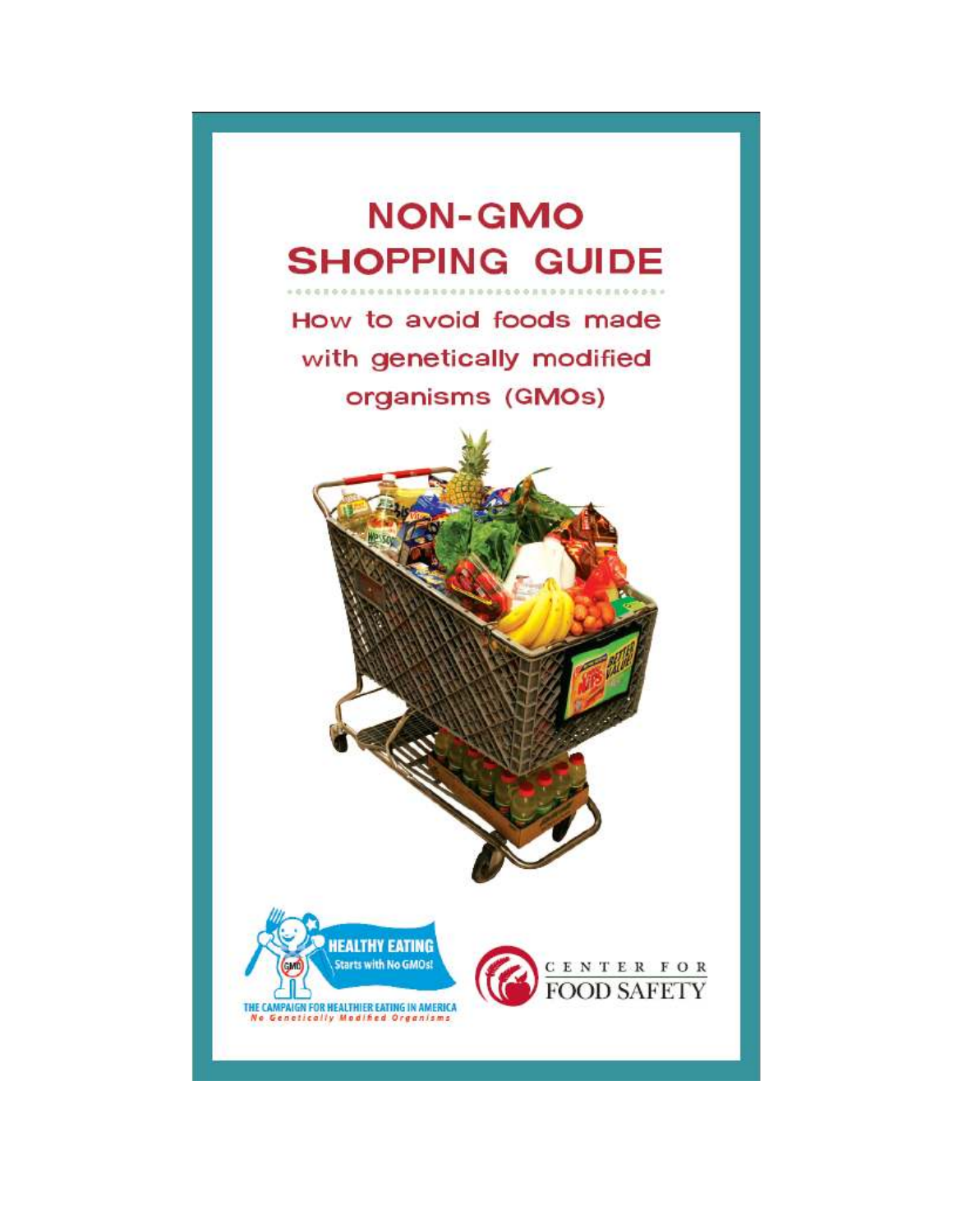

| Introduction & Overview                | 1  |
|----------------------------------------|----|
| Fruits & Vegetables                    | 3  |
| Meats, Fish & Eggs                     | 3  |
| <b>Alternative Meat Products</b>       | 3  |
| Dairy Products                         | 4  |
| <b>Alternative Dairy Products</b>      | 5  |
| Baby Foods & Infant Formula            | 5  |
| Grains, Beans & Pasta                  | 6  |
| Cereals & Breakfast Bars               | 6  |
| <b>Baked Goods</b>                     | 7  |
| Frozen Foods                           | 7  |
| Soups, Sauces & Canned Foods           | 8  |
| Condiments, Oils, Dressings & Spreads  | 9  |
| Snack Foods                            | 10 |
| Candy, Chocolate Products & Sweeteners | 11 |
| Sodas, Juices & Other Beverages        | 12 |
| Invisible GM Ingredients               | 13 |
|                                        |    |

To learn more about GMOs, consult the books *Genetic Roulette: The Documented Health Risks of Genetically Engineered Foods* by Jeffrey M. Smith or *Your Right to Know: Genetic Engineering and the Secret Changes in Your Food* by Andrew Kimbrell. Information on GMOs is also available at www.centerforfoodsafety.org and www.HealthierEating.org.

Copyright 2008 Center for Food Safety and Institute for Responsible Technology. No part of this booklet may be reproduced in any form without written permission from both parties.

# INTRODUCTION & OVERVIEW

### How to avoid brands made with genetically modified organisms (GMOs)

Genetic Engineering (GE) or Genetic Modification (GM) is the laboratory process of artificially manipulating or inserting genes into the DNA of food crops or animals. The result is called a genetically modified organism or GMO. GMOs can be engineered with genes from bacteria, viruses, insects, animals or even humans. Most Americans say they would not eat GMOs if labeled, but unlike most other industrialized countries, the U.S. does not require labeling.

This Non-GMO Shopping Guide is designed to help reclaim your right to know about the foods you are buying, and help you find and avoid GMO foods and ingredients.

### Tips for avoiding GM crops

### ❧ TIP #1: BUY ORGANIC

Certified organic products are not allowed to contain any GMOs. Therefore, when you purchase products labeled "100% organic," "organic," or "made with organic" ingredients, all ingredients in these products are not allowed to be GMO. (For example, products labeled as "made with organic ingredients" only require 70% of the ingredients to be organic, but 100% must be non-GMO.)

### ❧ TIP #2: LOOK FOR"NON-GMO" LABELS

Companies may voluntarily label products as "non-GMO." Some labels state "non-GMO" while others spell out "Made Without Genetically Modified Ingredients." Some products limit their claim to only one particular "At-Risk" ingredient such as soy lecithin, listing it as "non-GMO."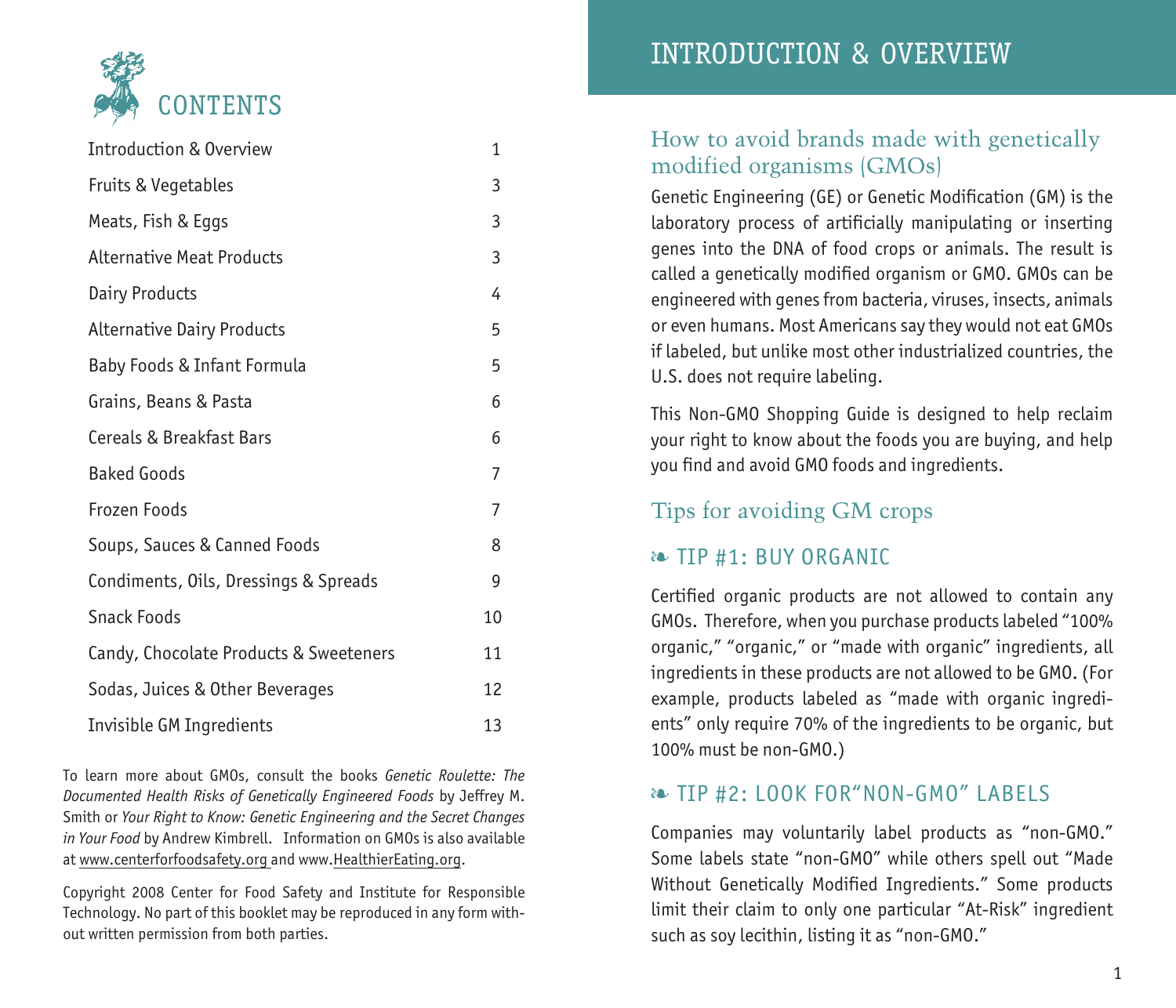### ❧ TIP #3: AVOID AT-RISK INGREDIENTS

Avoid products made with any of the crops that are GM. Most GM ingredients are products made from the "Big Four:" corn, soybeans, canola, and cottonseed, used in processed foods.

Some of the most common genetically engineered Big Four ingredients in processed foods are:

#### Corn

- Corn flour, meal, oil, starch, gluten, and syrup
- Sweeteners such as fructose, dextrose, and glucose
- Modified food starch\*

### Soy

- Soy flour, lecithin, protein, isolate, and isoflavone
- Vegetable oil\* and vegetable protein\*

Canola Canola oil (also called rapeseed oil)

Cotton Cottonseed oil

\*May be derived from other sources

In addition, GM sugar beets may soon enter the food supply. To avoid products containing GM beet sugar, look for products labeled as containing 100% cane sugar, evaporated cane juice, or products made with organic sugar.

### ❧ TIP #4: BUY PRODUCTS LISTED IN THIS SHOPPING GUIDE

Keep this Guide with you whenever you shop. Store it inside your reusable shopping bag, put into your coupon holder or check book, or leave it in your car.

# FRUITS & VEGETABLES

Very few fresh fruits and vegetables for sale in the U.S. are genetically modified. Novel products such as seedless watermelons are NOT genetically modified. Small amounts of zucchini, yellow crookneck squash and sweet corn may be GM. The only commercialized GM fruit is papaya from Hawaii about half of Hawaii's papayas are GM.

# MEAT, FISH & EGGS

No genetically modified fish, fowl, or livestock is yet approved for human consumption. However, plenty of non-organic foods are produced from animals raised on GM feed such as grains. Look for wild rather than farmed fish to avoid fish raised on genetically modified feed, and 100% grass-fed animals.

#### Eggs: Non-GMO

*Egg Innovations Organic Eggland's Best Organic Land O'Lakes Organic*

*Nest Fresh Organic Organic Valley Pete and Jerry's Organic Eggs Wilcox Farms Organic*

# ALTERNATIVE MEAT PRODUCTS

Many alternative meat products are processed and include ingredients that can be genetically engineered, so give the ingredient lists close attention to avoid the Big Four at-risk ingredients, especially soy.

#### Non-GMO

*365 Brand (Whole Foods) Amy's Kitchen Sunshine Burger Vitasoy Wildwood White Wave*

### May contain GMO ingredients

*Boca, unless labeled organic (Kraft) Gardenburger Morningstar Farms, Morningstar Farms Natural Touch, unless labeled organic (Kellogg)*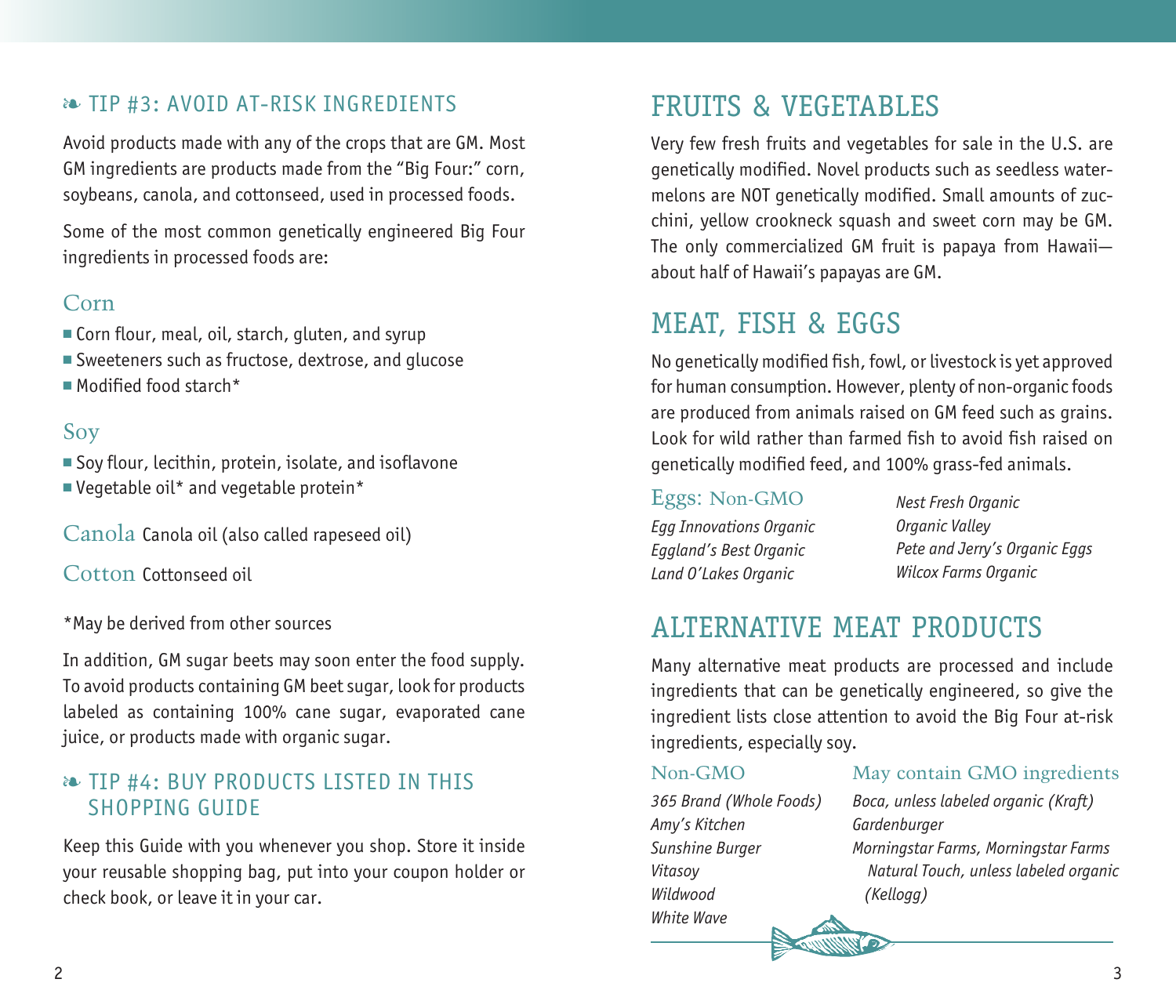# DAIRY PRODUCTS & ALTERNATIVE DAIRY PRODUCTS

Some U.S. dairy farms inject the genetically engineered hormone rbGH, also called rbST, into their cows to boost milk production—so be sure to purchase products with a label that indicates cows free of rbGH or rbST. Many alternative dairy products are made from soybeans and may contain GM materials.

### Dairy Products: Non-GMO

#### Certified Organic

*Alta Dena Organics Butterworks Farm Harmony Hills Dairy Horizon Organic Morningland Dairy Natural by Nature Organic Valley Dairy Radiance Dairy Safeway Organic Brand Seven Stars Farm Straus Family Creamery Stonyfield Farm Wisconsin Organics*

#### Produced Without rbGH National

*Alta Dena Ben & Jerry's Ice Cream Brown Cow Farm Crowley Cheese of Vermont Franklin County Cheese Grafton Village Cheese Great Hill Dairy Lifetime Dairy*

#### West Coast

*Alpenrose Dairy Berkeley Farms Clover Stornetta Farms Joseph Farms Cheese Sunshine Dairy Foods Tillamook Cheese Wilcox Family Farms*

#### Midwest and Gulf States

*Chippewa Valley Cheese Erivan Dairy Yogurt Promised Land Dairy Westby Cooperative Creamery*

#### East Coast

*Blythedale Farm Cheese Crescent Creamery Derle Farms (milk with "no rbST" label only) Erivan Dairy Yogurt Farmland Dairies Oakhurst Dairy Wilcox Dairy (rbST-free dairy line only)*

#### May contain GMO ingredients

*Colombo (General Mills) Dannon Kemps (aside from "Select" brand)*

*Land O' Lakes Parmalat Sorrento Yoplait (General Mills)*

### Alternative Dairy Products

#### Non-GMO

*Belsoy EdenSoy Imagine Foods/Soy Dream Nancy's Cultured Soy Pacific Soy Silk Soy Delicious Sun Soy*

*Stonyfield Farm O'Soy Tofutti VitaSoy/Nasoya WestSoy WholeSoy Yves The Good Slice Zen Don*

May contain GMO ingredients *8th Continent*



# BABY FOODS & INFANT FORMULA

Milk or soy protein is the basis of most infant formulas. The secret ingredients in these products are often soy or milk from cows injected with rbGH. Many brands also add GMO-derived corn syrup, corn syrup solids, or soy lecithin.

#### Non-GMO

*Baby's Only (certified organic products) Earth's Best Gerber products Organic Baby*

#### May contain GMO ingredients

*Beech-Nut Enfamil Good Start Nestlé Similac/Isomil*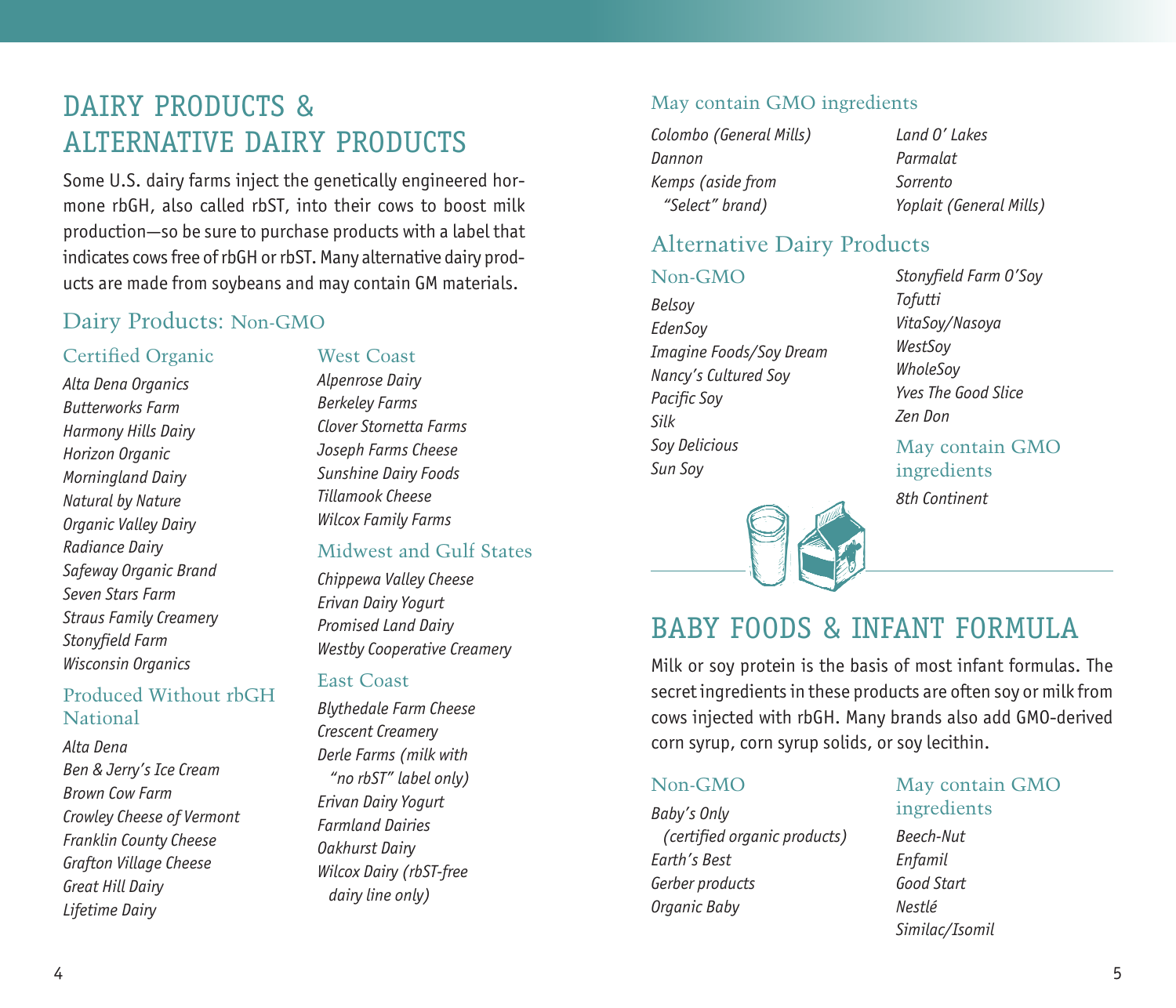# GRAINS, BEANS & PASTA

Other than corn, no GM grains are sold on the market. Look for 100-percent wheat pasta, couscous, rice, quinoa, oats, barley, sorghum, and dried beans (except soybeans).

#### Non-GMO

*Annie's Natural Pasta Bob's Red Mill (organic line) Eden certified organic grains Vita-Spelt pasta*

### Packaged Meals

#### Non-GMO

*Amy's Kitchen Annie's Homegrown certified organic macaroni & cheese Casbah (Hain-Celestial) Dr. McDougall's Right Foods Fantastic Foods Lotus Foods*

*Lundberg Farms Rice Sensations Organic Planet Seeds of Change certified organic boxed meals*

#### May Contain GMO Ingredients

*Betty Crocker meals (General Mills) Knorr (Unilever) Kraft Macaroni & Cheese meals Lipton meal packets (Unilever) Near East (Quaker) Pasta Roni and Rice-A-Roni meals (Quaker)*

# CEREALS & BREAKFAST BARS

Cereals and breakfast bars are very likely to include GMO ingredients, because they are often made with corn and soy products.

#### Non-GMO:

*Barbara's (organic line) Cascadian Farms EnviroKidz Health Valley (organic line) Nature's Path Omega Smart Bars Peace Cereal Organic*

#### May Contain GMO Ingredients

*General Mills Kellogg Post (Kraft) Quaker* 



While baking ingredients such as wheat flour, rice, kamut, and oats are not genetically modified, many packaged breads and bakery items contain other GMO ingredients such as corn syrup.

#### Non-GMO

*Arrowhead Mills (organic line) Bakery on Main Bob's Red Mill (organic line) Dr. McDougall's Right Foods Eden Organics Rumford Baking Powder*

### May Contain GMO Ingredients

*Aunt Jemima (Pinnacle Foods) Betty Crocker (General Mills) Calumet Baking Powder (Kraft) Duncan Hines (Pinnacle Foods) Hungry Jack (Smucker's) Pillsbury (Smucker's)*

# FROZEN FOODS

Many frozen foods are highly processed. Keep an eye out for the Big Four at-risk ingredients and stay away from frozen foods that contain them, unless they are marked organic or non-GM.

### Non-GMO

*A.C. LaRocco Amy's Kitchen Barbara's Certified Organic Cascadian Farms Organic frozen meals and vegetables Cedarlane Linda McCartney frozen meals* 

#### May Contain GMO Ingredients

*Boca, unless labeled organic (Kraft) Celeste (Pinnacle Foods) Eggo Waffles (Kellogg) Gardenburger*

*Green Giant frozen meals (General Mills) Healthy Choice (ConAgra) Kid's Cuisine (ConAgra) Lean Cuisine (Nestle) Marie Callender's (ConAgra) Morningstar Farms, Morningstar Farms Natural Touch, unless labeled organic (Kellogg) Rosetto Frozen Pasta (Nestle) Stouffer's (Nestle) Swanson (Campbell's) Tombstone (Kraft) Totino's (Smucker's) Voila! (Birds Eye/Unilever)*

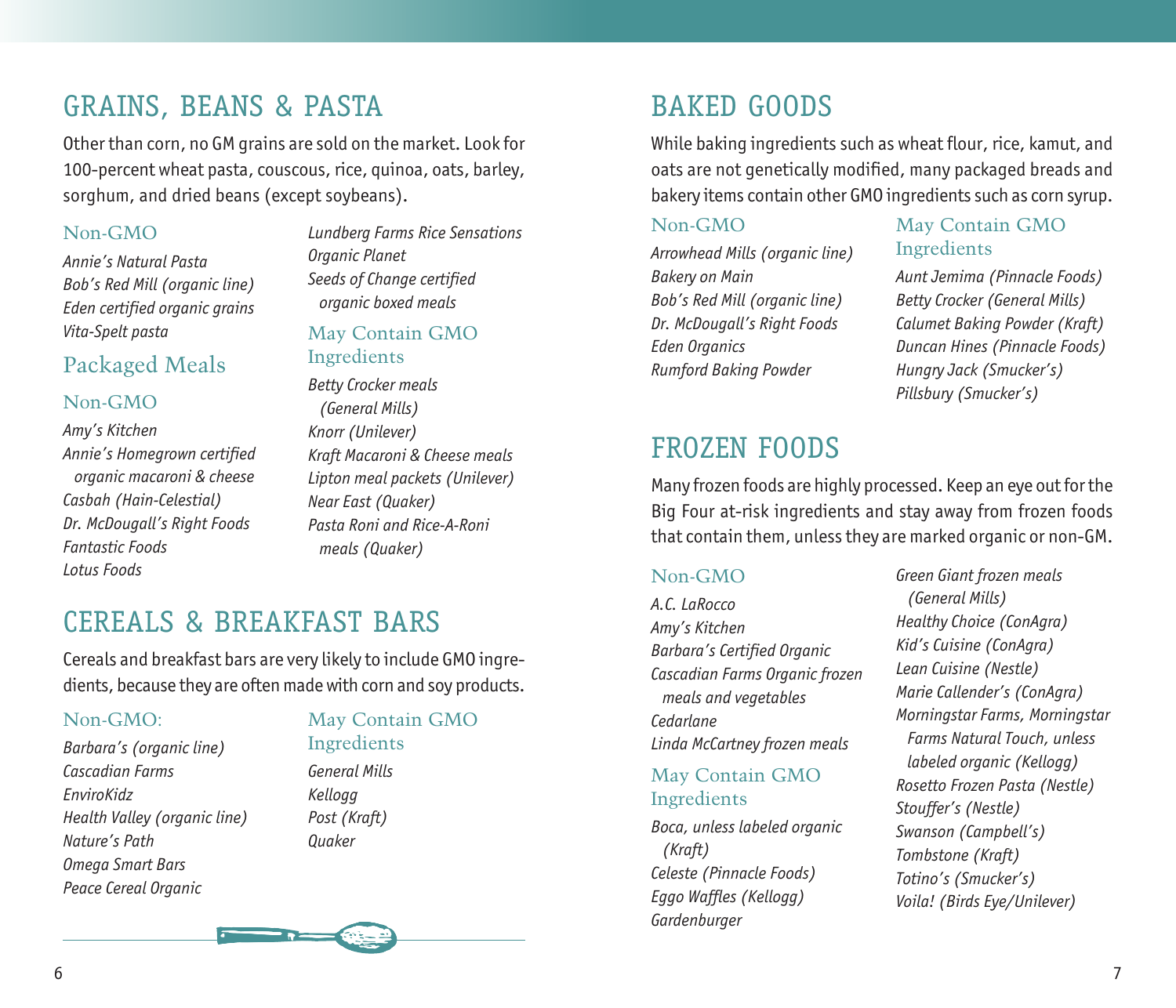# SOUPS, SAUCES & CANNED FOODS

Many soups and sauces are highly processed and include ingredients that can be genetically modified, so give the ingredient lists close attention to avoid the Big Four at-risk ingredients.

#### Soups

#### Non-GMO

*Amy's Soups Fantastic Foods Health Valley/Westbrae Imagine Natural Natural/Hain ShariAnn's Organics Walnut Acres certified organic*

### Sauces/Salsas Non-GMO

*Annie's Natural Green Mountain Gringo & certified-organic salsa Muir Glen Organic pasta sauce & salsa Seeds of Change certifiedorganic pasta sauce Walnut Acres certified-organic pasta sauce*

#### May Contain GMO Ingredients

*Chef Boyardee, Healthy Choice (ConAgra) Campbell's products (including Healthy Request, Chunky, Simply Home, and Pepperidge Farm) Hormel products Progresso products (General Mills)*

#### May Contain GMO Ingredients

*Bertolli (Unilever) Chi-Chi's (Hormel) Classico (Heinz) Del Monte Healthy Choice (ConAgra) Hunt's (ConAgra) Old El Paso (General Mills) Pace (Campbell's) Prego (Campbell's) Ragu (Unilever)*



## Canned Food

#### Non-GMO

*Amy's Kitchen Annie's Natural ShariAnn's certified organic beans Westbrae certified organic beans Yves Veggie Cuisine (Hain Celestial)*

#### May Contain GMO **Ingredients**

*Chef Boyardee Dinty Moore, Stagg, Hormel (Hormel) Franco-American (Campbell's)*

# CONDIMENTS, OILS, DRESSINGS & SPREADS

Unless labeled explicitly, corn, soybean, cottonseed, and canola oils probably contain genetically modified products. Choose pure olive, coconut, sesame, sunflower, safflower, almond, grapeseed and peanut oils. Also choose preserves, jams, and jellies with cane sugar, not corn syrup.

#### Non-GMO

*Annie's Bragg's liquid amino Drew's salad dressing Emerald Cove Emperor's Kitchen Harvest Moon Mushrooms I.M. Health SoyNut Butters Maranatha Nut Butters Miso Master Muir Glen organic tomato ketchup Nasoya Spectrum oils and dressings SushiSonic Asian Condiments Vegan by Nature Buttery Spreads Vigoa Cuisine*

### May Contain GMO Ingredients

*Crisco (Smucker's) Del Monte Heinz Hellman's (Unilever) Kraft condiments and dressings Mazola Pam (ConAgra) Peter Pan (ConAgra) Skippy (Unilever) Smucker's (except their "Simply 100% Fruit" line of preserves) Wesson (ConAgra) Wish-Bone (Unilever)*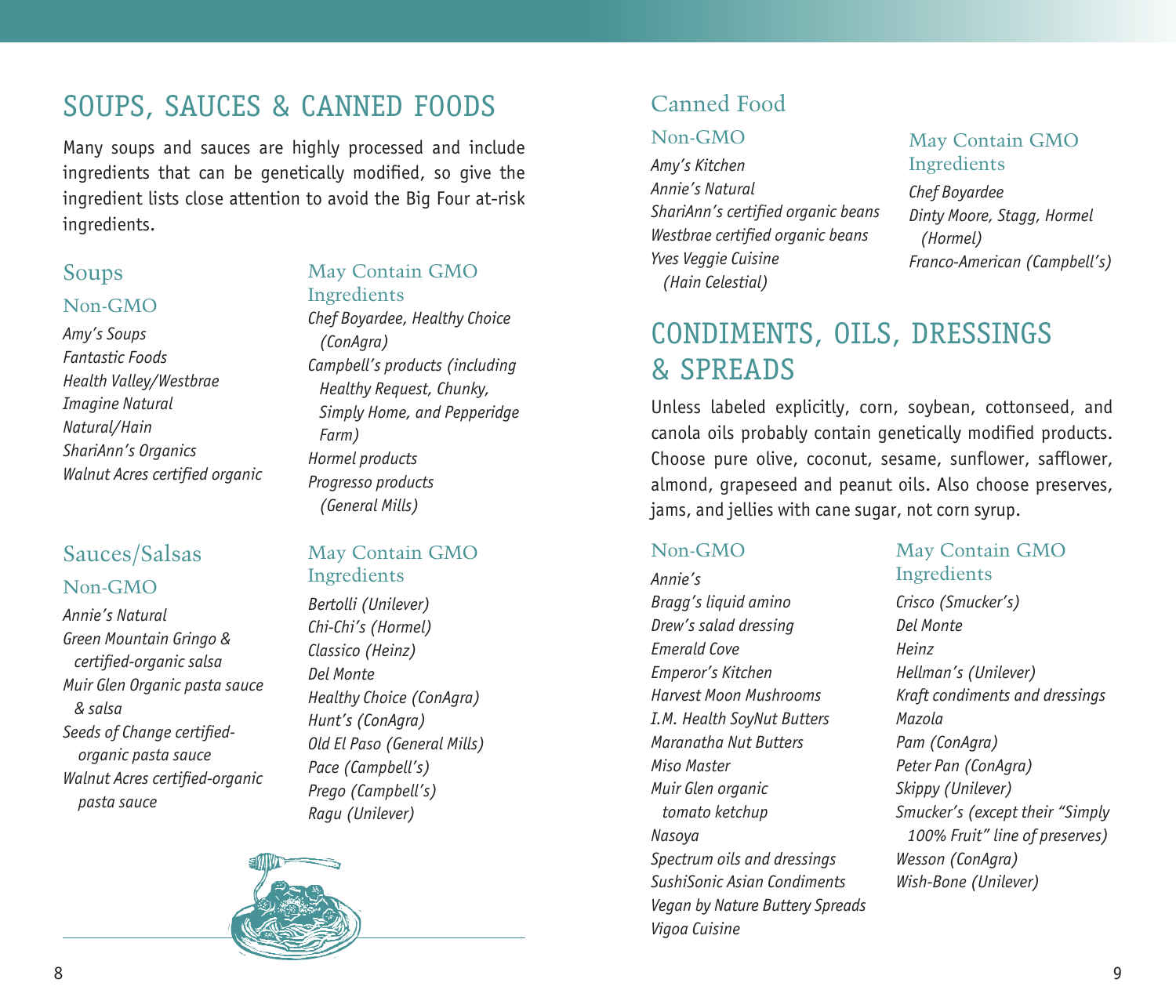# SNACK FOODS

Many snack foods contain ingredients, especially oils, derived from the Big Four at-risk crops. Look for snacks made from wheat, rice, or oats, and ones that use sunflower or safflower oils. There is no GM popcorn on the market, nor is there blue or white GM corn.

### Snacks

#### Non-GMO

*Barbara's (organic line) Bearitos/Little Bear Organics (Hain Celestial) Garden of Eatin' Hain Pure Snax/Hain Pure Foods Health Valley Kettle Foods Nature's Path Organic Namaste Foods Newman's Own Organics & Newman's Own (except salad dressing)* 

#### May Contain GMO Ingredients

*FritoLay (Lay's, Ruffles, Doritos, Cheetos, Tostitos) Hostess Products (Interstate Brands) Keebler (Kellogg's) Kraft (Nabisco, Nilla Wafers, Oreos, Ritz, Nutter Butter, Honey Maid, SnackWells, Teddy Grahams, Wheat Thins, Triscuit) Pepperidge Farm (Campbell's) Pringles Quaker Oats Company*

### Energy Bars Non-GMO

*Clif Bar Genisoy Bars Luna Bar Lara Bar Nutiva Macrobars Odwalla Optimum Energy Bar Weli by Nature's Path Organic*

#### May Contain GMO Ingredients

*Balance Bar Nature Valley snack bars and granola bars (General Mills) Nabisco Bars (Kraft) PowerBar (Nestle) Quaker Granola Bars*

# CANDY, CHOCOLATE PRODUCTS & SWEETENERS

Many sweeteners, and products like candy and chocolate that contain them, can come from GMO sources. Look for organic and non-GMO sweeteners, candy and chocolate products made with 100% cane sugar, evaporated cane juice or organic sugar to avoid GM beet sugar, and watch out for soy lecithin in chocolates, and corn syrup in candies.

The sweetener aspartame is derived from GM microorganisms. It is also referred to as NutraSweet® and Equal® and is found in over 6,000 products, including soft drinks, gum, candy, desserts, yogurt, tabletop sweeteners, and some pharmaceuticals such as vitamins and sugar-free cough drops.

### Chocolate

#### Non-GMO

*Chocolove Endangered Species Chocolate Ghirardelli Chocolate Green & Black's Organic Chocolate Newman's Own*

### Candy

#### Non-GMO

*Jelly Belly Reed's Crystallized Ginger candy (certified organic) St. Claire Organic*

#### **Sweetners** Non-GMO

*Sweet Cloud*

#### May Contain GMO Ingredients

*Hershey's Nestlé (Crunch, Kit Kat, Smarties) Toblerone (Kraft)*

### May Contain GMO Ingredients

*Hershey's Lifesaver (Kraft) Nestlé*